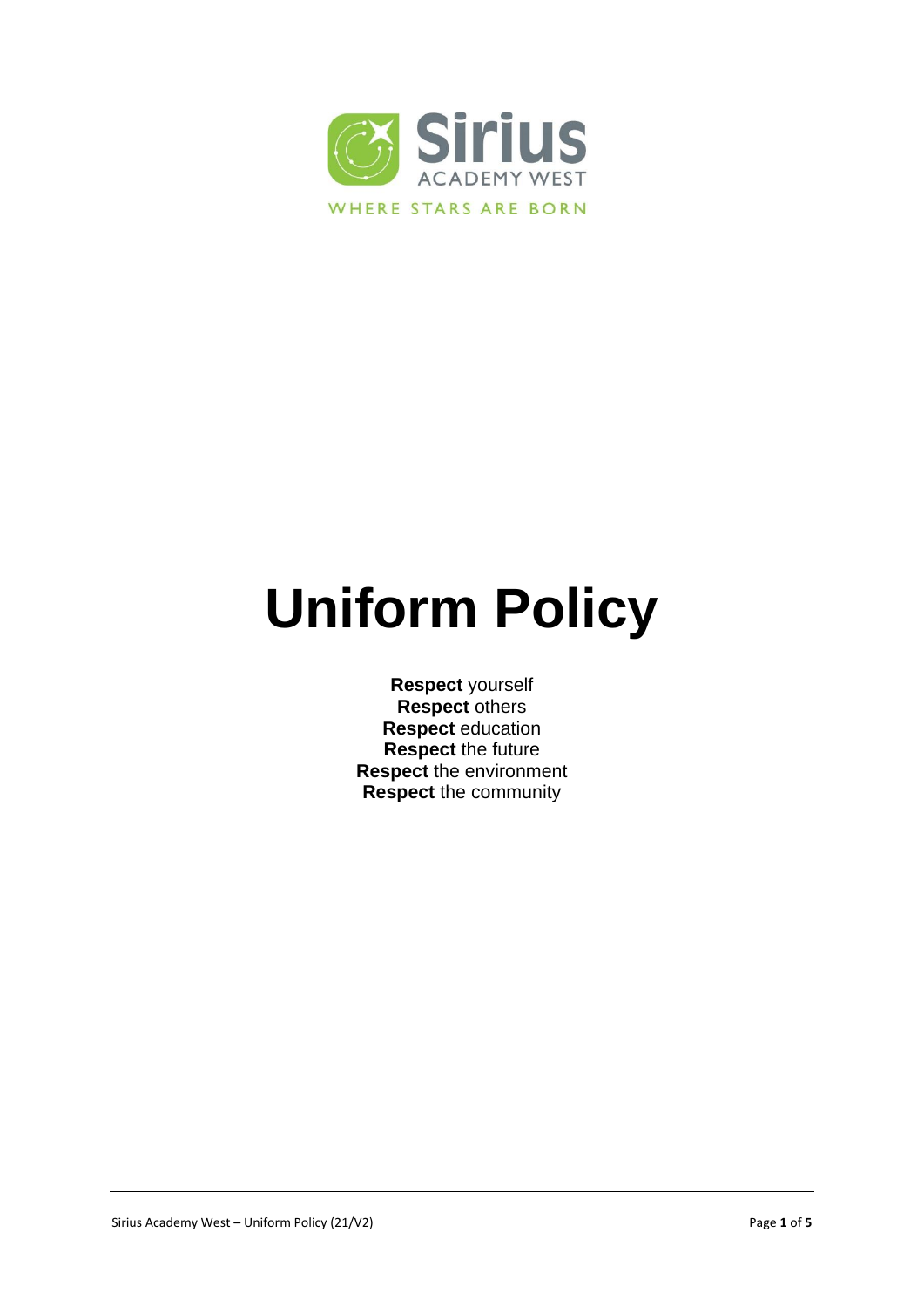# **Uniform Policy**

#### **1. Aims and Purpose**

Uniform plays a valuable role in contributing to the ethos of Sirius Academy West and setting an appropriate tone. The DfE strongly encourages schools/academies to have a uniform as it can instil pride, support positive behaviour and discipline. A uniform also encourages identity with, and support for, the school/academy ethos, ensuring students of all races and backgrounds feel welcome, protects children from social pressures to dress in a particular way and nurture cohesion between different groups of students. Above all, many schools/academies believe that a uniform supports effective teaching and learning. As an Academy we feel that having a consistent approach to uniform meets our whole Academy RESPECT for Yourself and Education values. Sirius Academy West reviews the Uniform Policy and suppliers of uniform annually.

#### **2. Uniform Description**

The following personal appearance and uniform requirements have been approved by the Board of Directors for students at the Academy. The requirements should be adhered to by all students, at all times, including when students attend Academy activities at other locations and when students are on en-route to and from the Academy.

#### **3. General Requirements**

#### **Jewellery, make-up and hair styles**

- Students must not wear jewellery with the exception of one pair of small stud earrings and a watch *(Note- Smartwatches are not permitted)*. Items not permitted include rings, bracelets, and necklaces including choker style.
- Sirius Academy West will not be responsible for the loss, theft or damage of any jewellery worn.
- Facial or nose studs and visible body piercings are not allowed. Students wearing a nose-stud will have this confiscated and kept with the Year Team until the end of the day. Repeated incidents of this nature will see parents / carers have to collect the item.
- Hairstyles must be appropriate for Academy life. There should be no extreme hairstyles such as a Mohican, shaved 'tram' lines or unnatural hair colour
- Hair accessories permitted in the Academy are either a bobble or small headband
- Excessive make up is not permitted. Finger nails and make up should be natural. False nails and nail polish are not permitted and natural nails should not be of an excessive length.
- **Outdoor wear**
- Outdoor garments such as coats must be removed when indoors and in class
- Baseball hats must not be worn within the confines of the Academy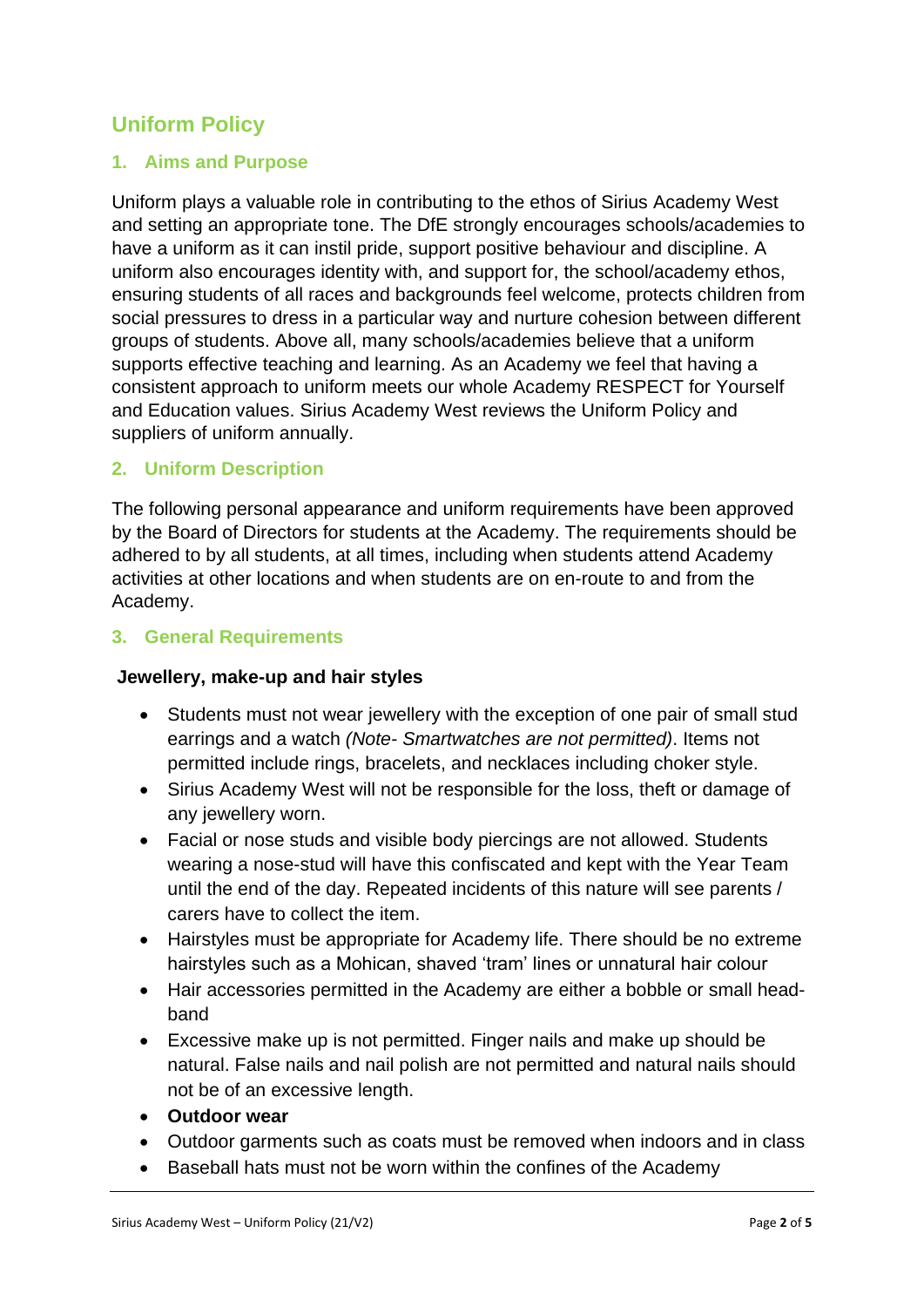- Denim coats are not permitted
- Accessories including scarves and flags are not permitted in the Academy

#### **4. General Uniform**

All students must wear the following Academy uniform:

- Sirius Academy West blazer embroidered with the Sirius logo. Blazers must be worn at all times when students are out of lessons, at break, lunchtime and on the way to and from the Academy
- Sirius Academy West ties. Ties must be worn appropriately (up to the top button and at a length to touch the waist band) and at all times including on journeys to and from the Academy
- Black tailored trousers made from material similar to the blazer to resemble a full business suit. Trousers made from denim, canvas or stretchy material, are not permitted including leggings and jeggings. Skirts may also be worn but they must be the one identified by the Academy, which can be purchased from our uniform supplier Price & Buckland
- White cotton shirt or blouse. Students are not permitted to wear any additional long-sleeve item underneath their white shirt.
- Black shoes
- Shoes should be plain with a low heel, no trainers, boots, sandals, canvas shoes or high heels. Leisure shoes of any description are not permitted, including black sand shoes or high heels. Shoes should not display logos
- Black, grey or white socks (coloured fashion socks are not permitted)
- $\bullet$  Girl's tights plain black
- Lanyards, holding student Mifare cards, must be worn at all times. Lanyards are colour coded according to year group
- A student planner and equipment (Including pen, pencil and ruler) must be carried at all times. We recommend students bring a bag to transport this in.

In addition to the above compulsory uniform an optional black jumper with Sirius Academy West logo may be purchased. No other form of jumper is permitted.

#### **PE Kit**

Students should wear the following PE kit:

- Black polo shirt with Academy logo (compulsory)
- Black fleece (girls) with Academy logo (optional for cold weather)
- Black jacket (boys) with Academy logo (optional for cold weather)
- Black shorts
- Black plain tracksuit bottoms
- **•** Trainers
- Black socks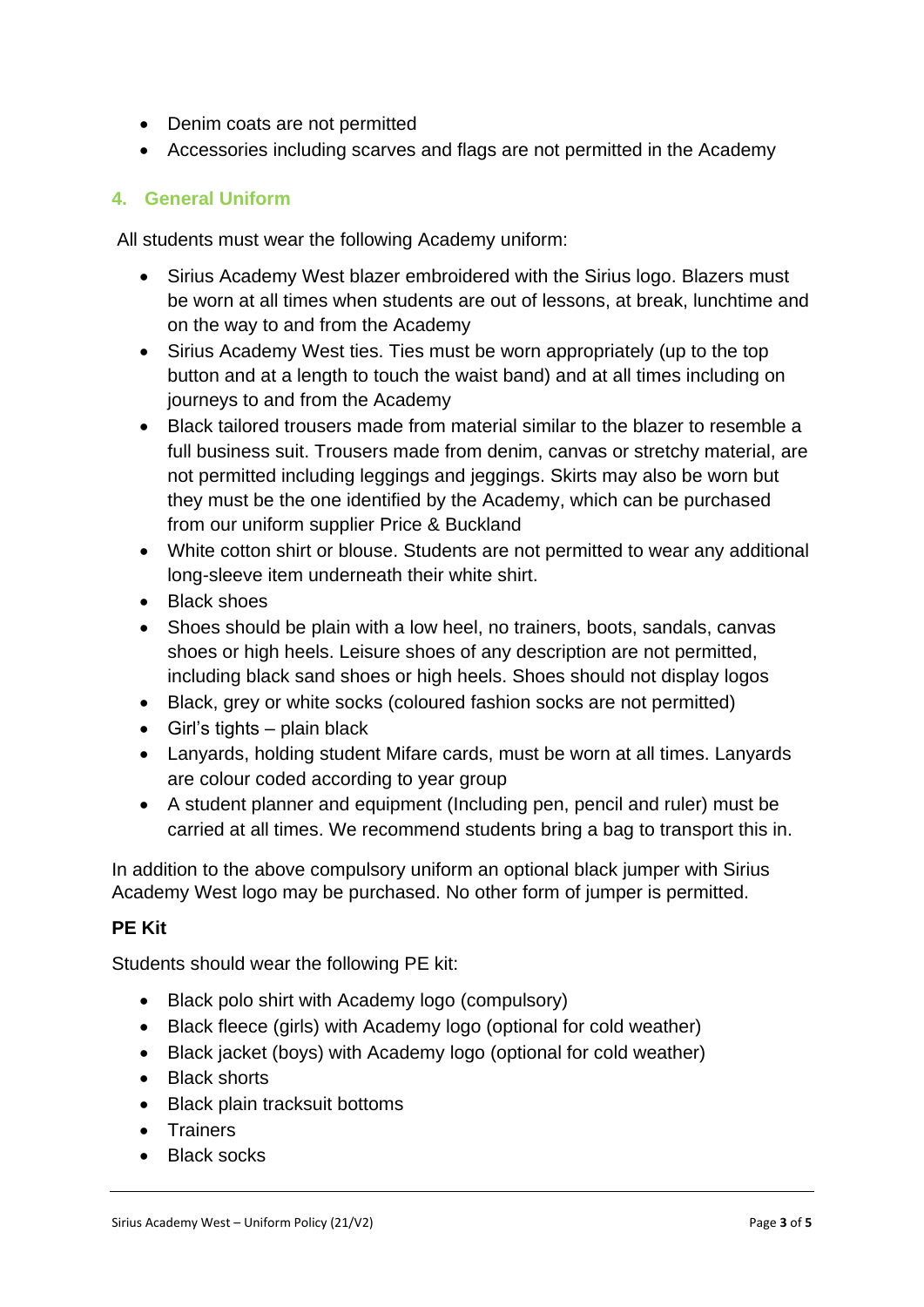- Hair bobble for students with long hair
- Shin pads and football boots when on rugby or football (boys and girls)

## **5. Expectations**

- Students should have their full kit for every PE lesson
- If excused from PE on medical grounds, a student should provide a note from parents/carers. Students excused from PE should still bring their PE kit as they can be involved in alternative roles such as officiating or leading, if appropriate
- If a student is excused for more than one week, a note from a relevant professional e.g. hospital or doctor is required
- Failure to bring a note to be excused will result in an automatic sanction.

### **6. Cultural, race and religious considerations**

While students must adhere to the Academy's Uniform Policy, the Academy will endeavour to be considerate to the needs of different cultures, races and religions.

Various religions require their adherents to conform to a particular dress code, or to otherwise outwardly manifest their belief. Some religions require adherents to wear or carry specific religious artefacts, others may hold a belief that they should not cut their hair and a number of religions require their followers to dress modestly, for example, by wearing loose fitting clothing, or covering their head.

The Board of Directors recognise that it may be possible for many religious requirements to be met within the Uniform Policy and that Sirius Academy West will act reasonably in accommodating religious requirements. However, in fulfilling its obligations, the Academy may at times have to balance the rights of individual students against the best interests of the Academy community as a whole and to ensure health and safety standards are met.

### **7. Gender and sex discrimination**

Sirius Academy West will ensure that its Uniform Policy does not discriminate on the grounds of gender. For example, girls will be allowed to wear trousers. The Academy's uniform rules will not disadvantage one gender compared with the other.

### **8. Breaches of Uniform Policy**

Students not wearing full and correct uniform will be sent home to change; contact will be made with parents or loan stock used. Form Tutors will refer students to the appropriate Pastoral Team. They will telephone home to ascertain permission for the child to leave the premises, if there is no reply the student will be given loan items of uniform where possible. If a loan of uniform is not possible, the student will be isolated from other students. If the breach of the Uniform Policy is deliberate they will be issued a same day detention.